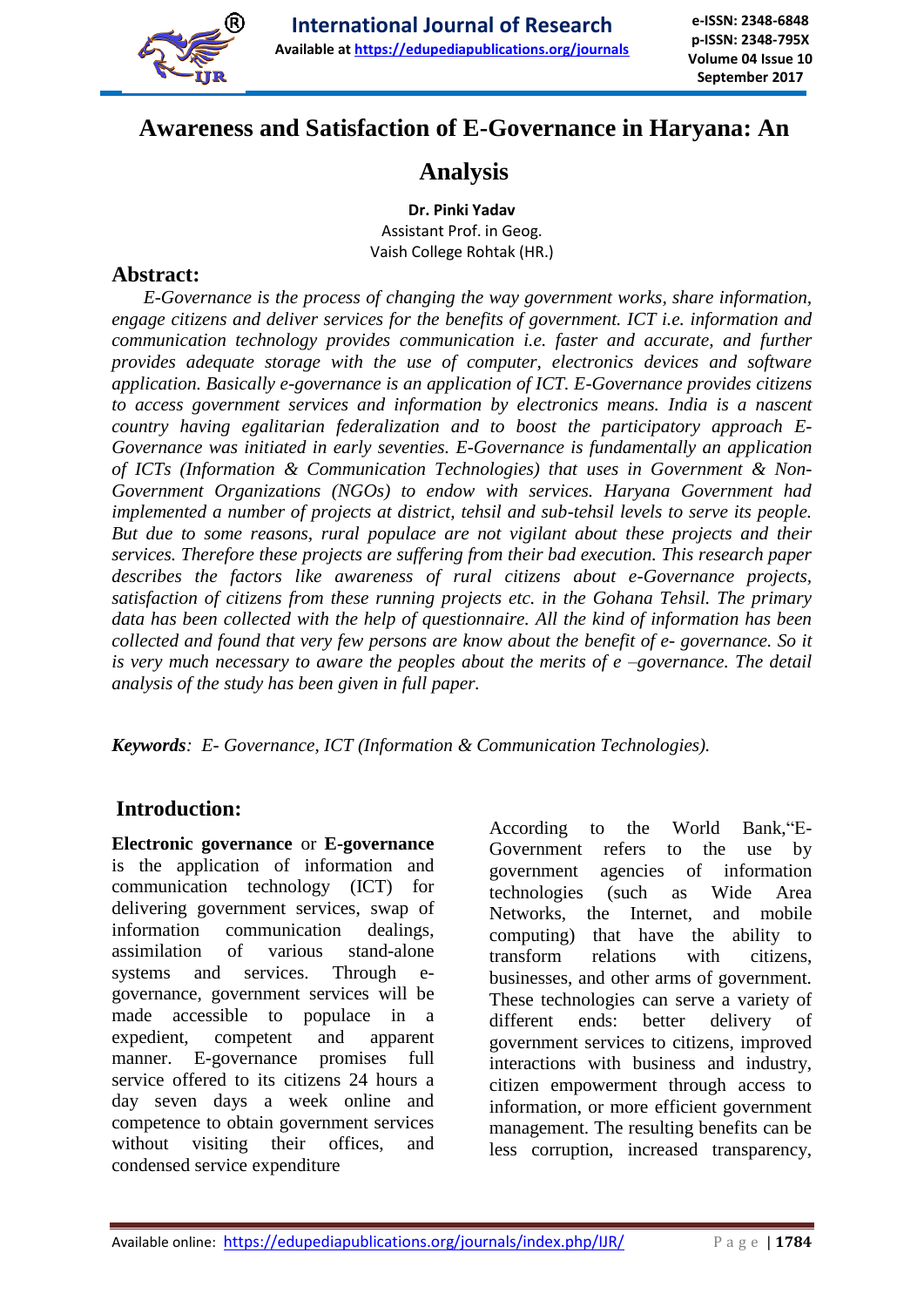

greater convenience, revenue growth, and/or cost reductions."

# **Stages of E-Governance:**

E-Governance proceeded through the following phases:

> **Computerization:** In the first phase, with the accessibility of personal computers, a large number of Government offices got equipped with computers. The employ of computers began with word processing, swiftly followed by data processing.

 **Networking:** In this phase, a few units of some government organizations got associated through a hub leading to partaking of information and flow of data between different government entities.

 **On-line presence:** With growing internet connectivity, a need was felt for maintaining a presence on the web. This resulted in upholding of websites by government departments and other entities. Generally, these webpages/web-sites contained information about the organizational structure, contact details, reports and publications, objectives and vision statements of the respective government entities.

 **On-line interactivity:** A natural result of on-line occurrence was opening up of

 communication channels between government entities and the citizens, civil society

 organizations etc. The main aim at this phase was to reduce the scope of personal interface with government entities by providing downloadable Forms, Instructions, Acts, Rules etc.

## **Models of E-Governance:**

Generally four basic models are available –

- $\triangleright$  Government-to- customer (G2C)
- $\triangleright$  Government-to-employees (G2E)
- $\triangleright$  Government-to-government  $(G2G)$
- $\rightarrow$  Government-to-business (G2B)

# **Government-to- customer (G2C):**

Government-to-Customer is the communication connection between a government and residents. Such G2C communication most often refers to that which takes place through Information and Communication Technologies (ICTs), but can also comprise direct mail and media campaigns. G2C can take place at the central, state, and local levels.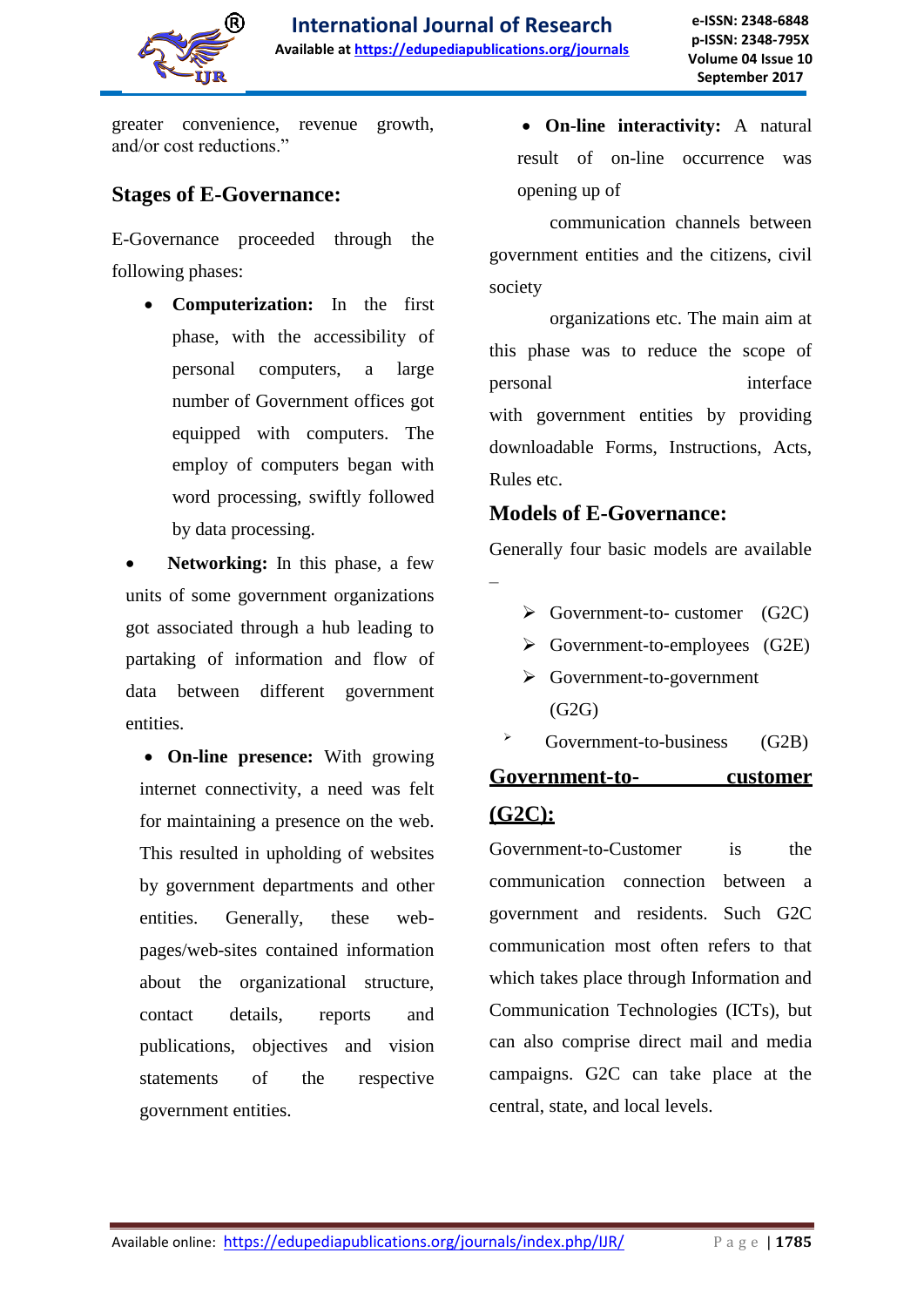

## **Government-to-employees**

# **(G2E):**

E-Governance to Employee partnership (G2E) is the relationship between online tools, sources, and articles that help employees maintain communication with the government and their own companies. E-governance makes it feasible for employees to become paperless and to forward imperative documents back and forth to contemporaries all over the world instead of having to print out these records or fax.

# **Government-to-government (G2G):**

Government-to-Government (G2G) is the online non-commercial communication between government organizations, departments, and authorities and other Government organizations, departments, and authorities.



(Government-to-

government model)

# **Government-to-business (G2B):**

Government-to-Business (G2B) is the online non-commercial dealings between local and central government and the commercial business sector with the purpose of providing businesses

information and advice on e-business 'best practices'. It refers to the transmission through the Internet between government agencies and trading companies.

## **Objectives:**

The specific objectives of present study are:

- $\triangleright$  To study the concept of E-Governance.
- $\triangleright$  To study the respondents awareness about E-Governance.
- $\triangleright$  To examine the satisfaction of respondents through E-Governance.
- $\triangleright$  To make suggestions on the basis of findings.

## **Study Area:**

Gohana is a sub-division/tehsil,a town and a municipal committee in Sonipat district in the Indian state of Haryana. Gohana is located at 29.13°N 76.7°E. Gohana Tehsil has 80 villages. For analysis the study the author have been select 6 villages' i.e Baroda, Kathura, Ahulana, Mahara, Budda of Gohana Tehsil due to shortage of time.

# **Data collection & Methodology:**

The detail information has been collected with help of questionnaire. As Gohana Tehsil have total 80 villages. We have been selected 300 respondents taken from 6 villages. The Sample is taken on the basis of stratified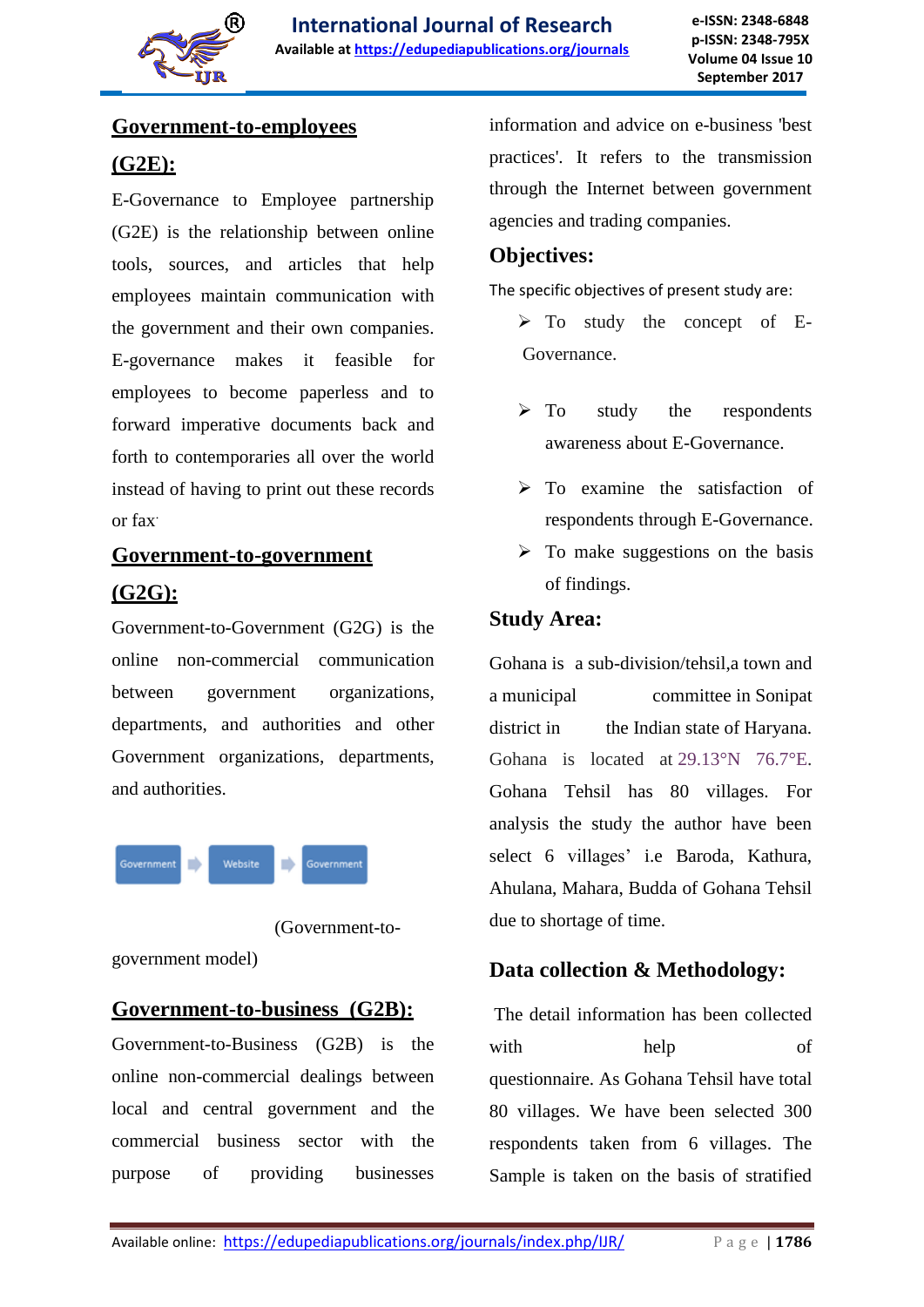

random sampling. The collected data are presented with the help of suitable table and some statistical techniques.

# **Interpretation of the Data:**

#### **Table 1 Village Wise Level of Satisfaction of Respondents**

| <b>Sr. No.</b>           | <b>Village</b> | <b>Un Satisfied</b> | <b>Satisfied</b> | N <sub>o</sub> | <b>Total</b>       |
|--------------------------|----------------|---------------------|------------------|----------------|--------------------|
|                          |                |                     |                  | Opinion        | <b>Respondents</b> |
| 1.                       | Baroda         | 32(64)              | 14(28)           | 4(8)           | 50(100)            |
| 2.                       | Kathura        | 38 (76)             | 10(20)           | 2(4)           | 50(100)            |
| 3.                       | Ahulana        | 30(60)              | 19(38)           | 1(2)           | 50(100)            |
| $\overline{4}$ .         | Mahara         | 34(68)              | 13(46)           | 3(6)           | 50(100)            |
| 5.                       | Mundlana       | 33(66)              | 10(20)           | 7(14)          | 50(100)            |
| 6.                       | <b>Budda</b>   | 45 (90)             | 3(6)             | 2(4)           | 50(100)            |
| <b>Total Respondents</b> |                | 212 (70.66)         | 69 (23)          | 19(6.33)       | 300 (100)          |

Source: Primary Data (Percentages are given in brackets)

#### **Level of Satisfaction of Respondents**



Table 1 and fig. 1 revels that the satisfaction level of respondent which shows maximum 70.66 % are not satisfied and only 23 percent are satisfied and 6.33 % are not give there opinion. In the present problem, which is associated with role of e-governance play a major role in society development's level of satisfaction which is hypothetically uniform throughout Haryana. This hypothesis has tested through t-test technique.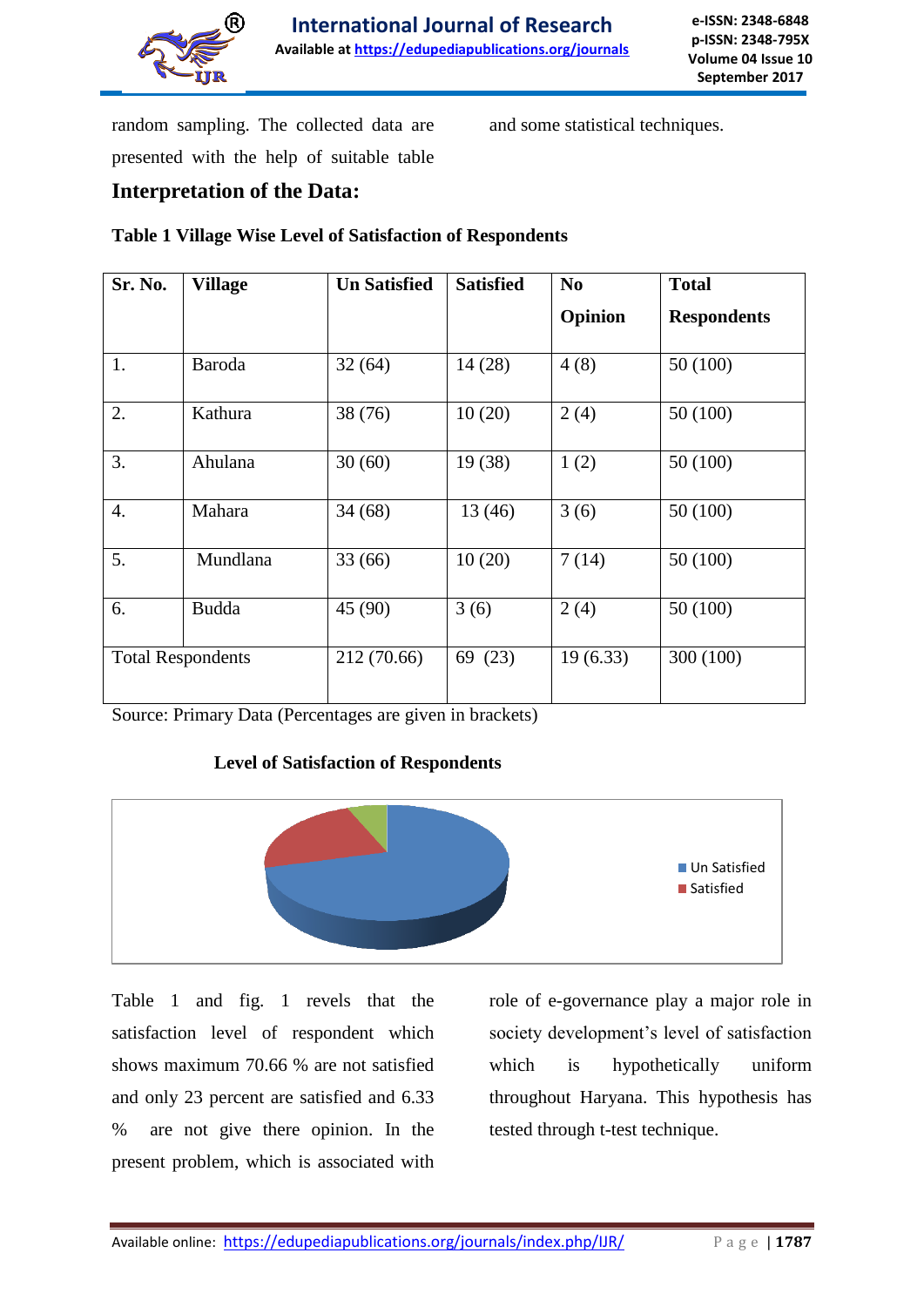

**Available at https://edupediapublications.org/journals**

| <b>Suppose</b> | <b>Null Hypothesis</b><br>$Ho = \mu_1 = \mu_2$ |                         | <b>Calculated</b> | <b>Tabulated</b> |
|----------------|------------------------------------------------|-------------------------|-------------------|------------------|
| <b>Sample</b>  | <b>Highly Developed</b>                        | <b>Lesser Developed</b> | <b>Value</b>      | <b>Value</b>     |
| <b>Mean</b>    | 71.75                                          | 63.75                   | 3.64              | 2.28             |
| S.D            | 4.97                                           | 2.90                    |                   |                  |

 $d.f = 4 + 8 - 2 = 10$ 

 On the basis of observed and tabulated data, we found that the calculated value is more than the tabulated value. Hence, it is indicate that the level of satisfaction of the respondents, indicate a considerable variability of the personnel, belong to administrative machinery" engaged for accomplish this programme.

Haryana, indicate a considerable variability in their implementation. However, variability has been tested by t-test. The hypothesis has developed on preliminary investigation on the peoples, belonging in different areas of Haryana.

#### **Discussion & results:**

On the basis of empirical study, based on six

places, selected from different districts of

| Sr.                      | <b>Village</b> | Un                | <b>Favourable</b> | <b>No Opinion</b> | <b>Total</b>       |
|--------------------------|----------------|-------------------|-------------------|-------------------|--------------------|
| No.                      |                | <b>Favourable</b> |                   |                   | <b>Respondents</b> |
| 1.                       | Baroda         | 36(72.00)         | 5(10.00)          | 9(16.00)          | 50 (100)           |
| 2.                       | Kathura        | 35 (70.00)        | 7(14.00)          | 8(16.00)          | 50 (100)           |
| 3.                       | Ahulana        | 41 (82.00)        | 5(10.00)          | 4(8.00)           | 50 (100)           |
| 4.                       | Mahara         | 36 (72.00)        | 5(10.00)          | 9(18.00)          | 50 (100)           |
| 5.                       | Mundlana       | 38 (76.00)        | 5(10.00)          | 7(14.00)          | 50 (100)           |
| 6.                       | <b>Budda</b>   | 34(68)            | 3(6.00)           | 13 (16.00)        | 50 (100)           |
| <b>Total Respondents</b> |                | 220 (73.33)       | 30(10.00)         | 50(14.66)         | 300 (100)          |

**Table 2 Public Opinion about the role of E-Governance in Rural areas of Haryana**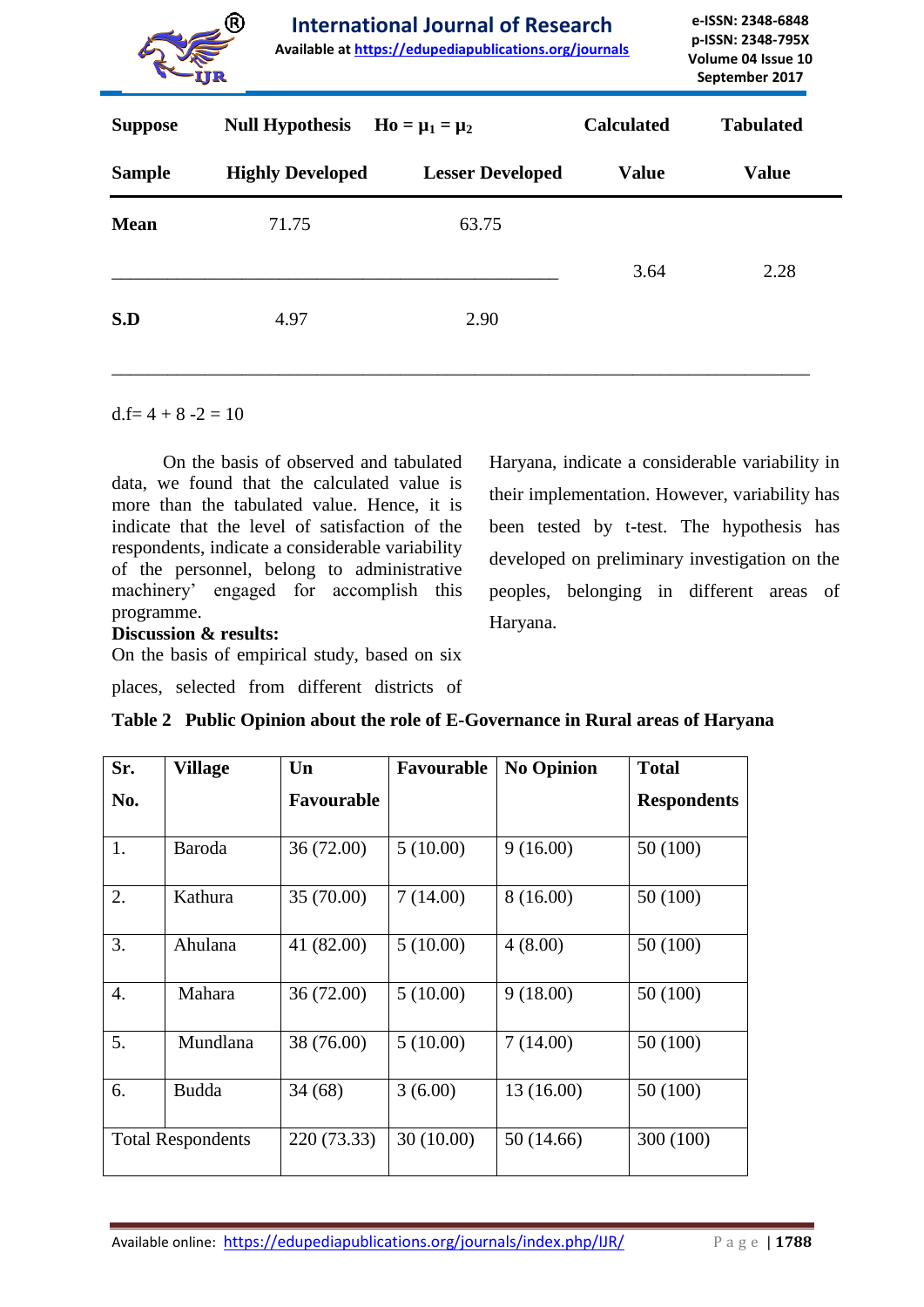

Source: Primary Data (Percentages are given in brackets)

 On the basis of the study, we found that the 73.33 per cent of the persons, which belongs in different area, are not in a favour of the "role of e governance in development of rural area". However, there are only 14.66 per cent of the persons who have shown a 'indifferent attitude' towards this statement. While only 10 per cent people show their preference for the present situation, because they want E Governance. On the basis of responses, we found that the programmed has failed to provide required people. However, the majority of persons have observed that there is no considerable improvement in the situation.

## **Findings of the study:**

- $\triangleright$  As it is clear from the study that majority of the respondents are unaware of E-governance services. They don't know the method to avail these benefits. This is mainly due to backwardness illiteracy, unawareness and ignorance on part of respondents and low publicity of these services is also responsible for this.
- $\triangleright$  It was found during study whenever the applicants face any difficulty in regards to their application they hesitate to go the officials because of their

indifferent behaviour. This non cooperation of government officials is responsible for applicant"s unsatisfaction.

- $\triangleright$  Some of the respondents felt that procedure to avail various benefits available under E-governance is very complex and lengthy. A number of formalities are there.
- $\triangleright$  There are elaborate arrangements made by the government but majority of respondents are unsatisfied due to complex web applications.

#### **Suggestions:**

There are several suggestions for the effective implementation of E-governance like:

#### **Awareness Camps:**

Lack of awareness is the prime factor in the utilization of e-governance services. This can be improved by sensitizing the people through arranging several awareness camps or workshops at the local levels.

#### **Centeralisation of Application:**

Every state is using various e-governance applications whereas the data of various applications is not centralized (i.e. the data will not be shared to other state). The application should be fully customizable and it should be hosted centrally so that availability of data can be nationwide and thus will help in reducing redundancy and inconsistency of data.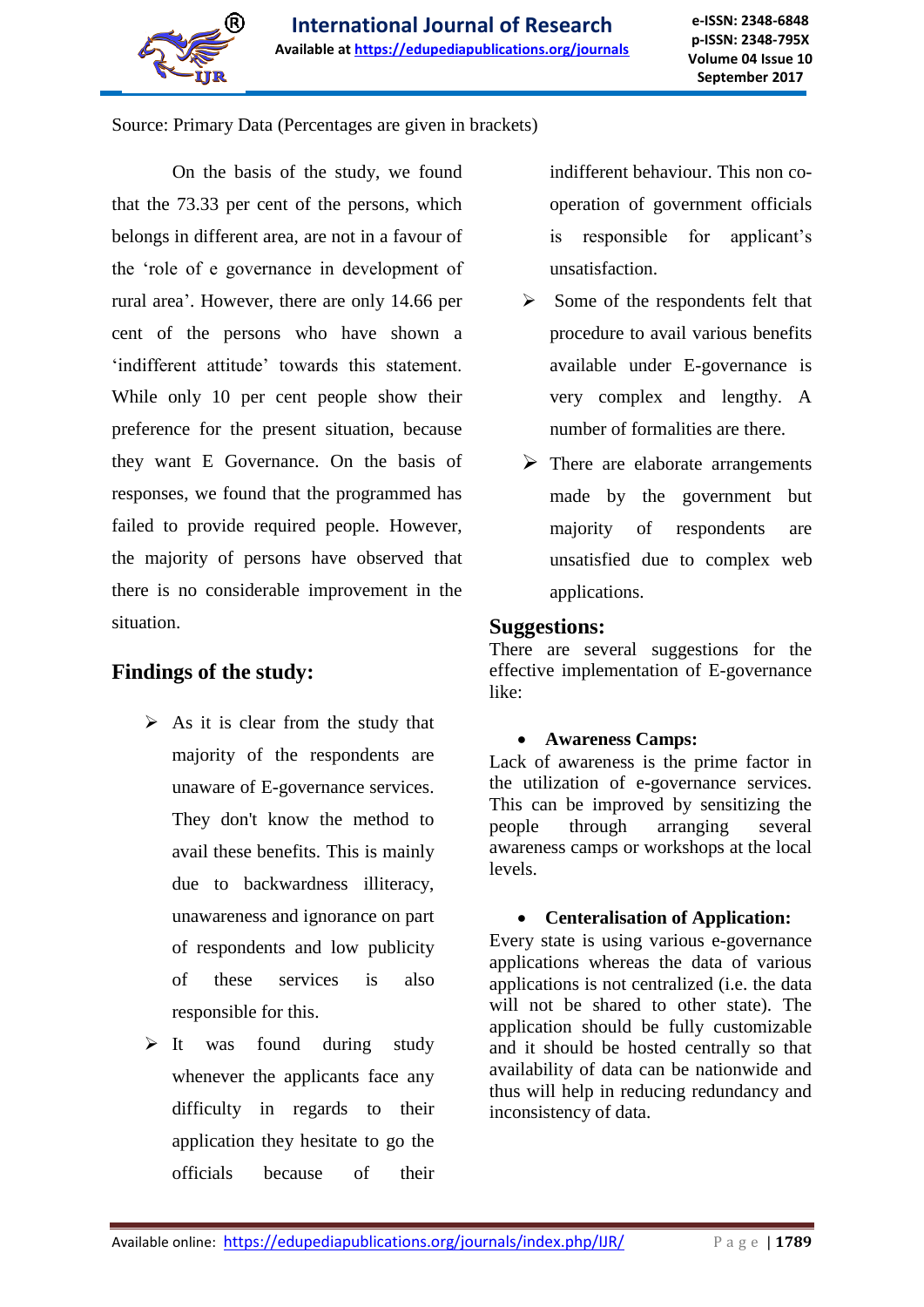

#### **Internal communication between various e-governance applications:**

The lack of communication between various e-governance applications (each application will work independently). Therefore the data requirement for each and every application will be separate and it may cause high volume of redundant data which results in inconsistency of data and information as well. There should be the internal communication between various e-governance applications so that space utilization as well as data inconsistence can be minimized.

## **Helpful and learner officials must be appointed:**

Helpful and educated resource person will be appointed so that they could share their experience and

 **Web applications should be in local languages:**

Still most of the population is incapable of reading and writing in English language. Hence web applications should be developed which uses more local language on its interface to make it more user friendly.

#### **Proper power supply for rural areas:**

Rural areas are suffering from the power cuts. And if the power cut is longer then how it is possible to serve the people without any interruption. So proper power supply should be provided in rural areas.

#### **Tie-up with NGOs:**

State government should also tie-up with NGOs which may take sincere actions in creating awareness among citizens.

## **Conclusion:**

Although government has taken significant steps towards successful implementation of E-Governance but despite of that, there are some factors which may affect in successful implementation. Therefore E-Governance projects are not fully successful. The participation of citizens in accessing these services is very less as they are not aware about most of the services provided by these projects. Even, some of the projects are unknown to them. Therefore, the frequency of the centres under these projects should be increased at rural level so that rural areas can take benefits from these projects.

## **References:**

- K. Chaudhari, U. Dalal and R. Jha, "E-Governance in Rural India: Need of Broadband Connectivity Using Wireless Technology," *Wireless Engineering and Technology*, Vol. 2 No. 3, 2011, pp. 212-220.
- Satyanarayana, J., "E-Government: The Science of the Possible," New Delhi: Prentice Hall of India, 2004.
- Pradhan, S. K., & Kumar, P., "E-Governance in India: A Case Study of Haryana," South Asia Politics, pp. 34- 37, February 2010.
- Technology, D. o., "National e-Governance Plan", Retrieved August 28, 2012, from deity.gov.in: http://deity.gov.in/content/national-egovernance-plan, January 2012.
- IT, D.o;"Information Technology Annual Report," New Delhi: Ministry of Communications & Information Technology, 2011.
- Agarwal, A. e-governance: case studies. In A. Agarwal, "egovernance: case studies", Hyderabad: Universities Press, 2007.
- Berman, H., "E-Governance in India: How Citizens Benefit?" (A. I. Radio, Interviewer), July 2009.
- R. Heeks. (2008, May 8). Success and failure in eGovernment projects. "State level e-governance projects in